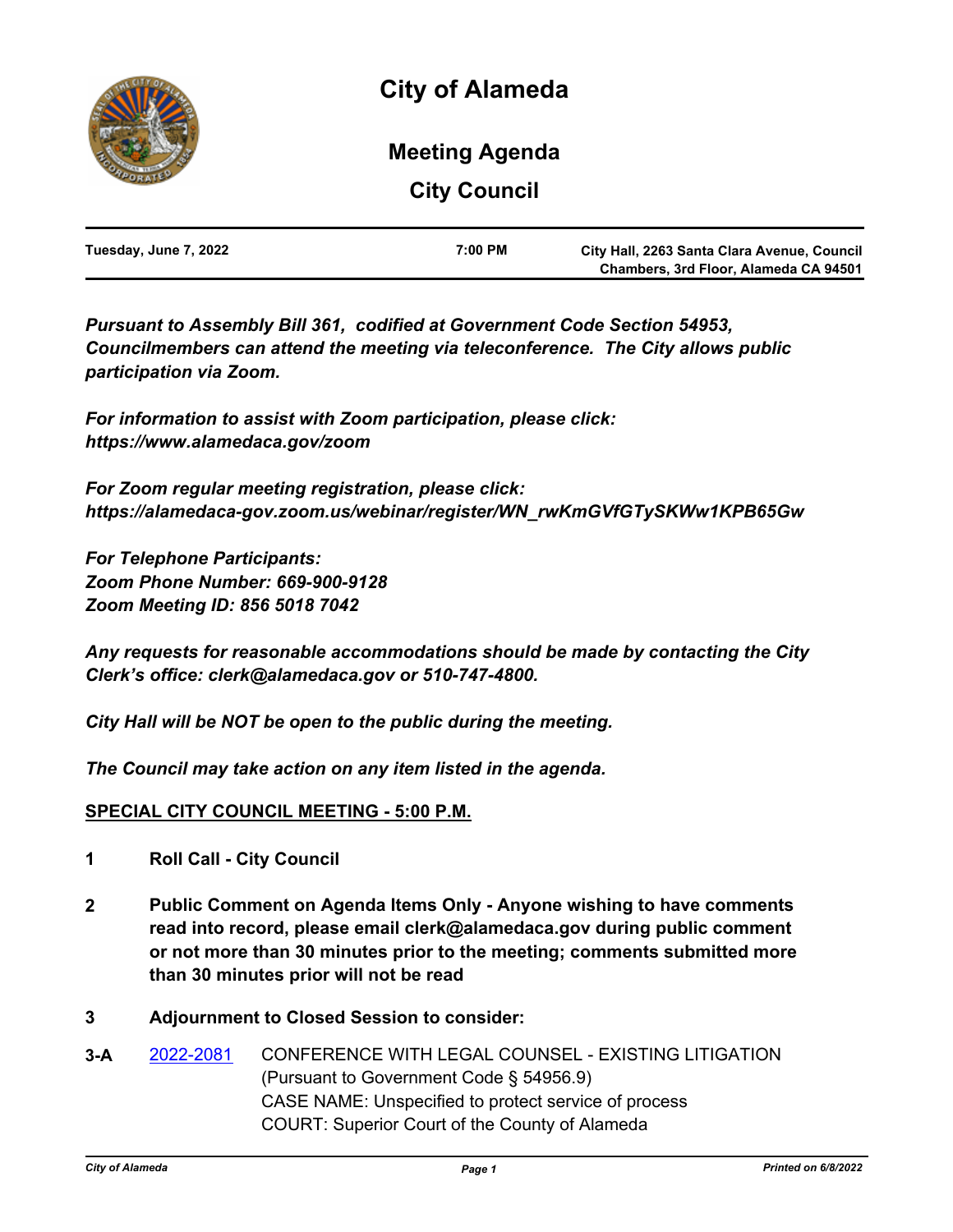|       |                                                        | CASE NUMBER: Unspecified to protect service of process<br>Number of cases: Two (2)                                                                                                                                                                                                                                                                                                                                                                                                                                                                                                                                                                                                                                                                                                                 |  |
|-------|--------------------------------------------------------|----------------------------------------------------------------------------------------------------------------------------------------------------------------------------------------------------------------------------------------------------------------------------------------------------------------------------------------------------------------------------------------------------------------------------------------------------------------------------------------------------------------------------------------------------------------------------------------------------------------------------------------------------------------------------------------------------------------------------------------------------------------------------------------------------|--|
| 3-B   | 2022-2043                                              | <b>CONFERENCE WITH LEGAL COUNSEL WORKERS'</b><br>COMPENSATION CLAIM (Pursuant to Government Code § 54956.95)<br>Claimant: Employee - Fire Department<br>Claims: 149550063; 1895500067; 0695500047<br>Agency Claimed Against: City of Alameda                                                                                                                                                                                                                                                                                                                                                                                                                                                                                                                                                       |  |
| $3-C$ | 2022-2092                                              | CONFERENCE WITH LABOR NEGOTIATORS (Government Code<br>Section 54957.6)<br>CITY NEGOTIATORS: Nancy Bronstein, Human Resources Director;<br>Nico Procos, General Manager Alameda Municipal Power; Jessica<br>Romeo, Human Resources Manager; and Steve Woo, Senior Human<br><b>Resources Analyst</b><br><b>EMPLOYEE ORGANIZATIONS: Alameda City Employees Association</b><br>(ACEA); Management and Confidential Employees Association<br>(MCEA); Electric Utility Professionals Association (EUPA);<br>International Brotherhood of Electrical Workers (IBEW); Alameda<br>Police Officers Non-Sworn (PANS); Alameda Municipal Power<br>Unrepresented Employees (AMPU); Alameda Police Management<br>Association (APMA)<br>UNDER NEGOTIATION: Salaries, Employee Benefits and Terms of<br>Employment |  |
| 3-D   | 2022-1966                                              | PUBLIC EMPLOYEE PERFORMANCE EVALUATION<br>Pursuant to Government Code § 54957<br>Positions Evaluated: City Attorney - Yibin Shen                                                                                                                                                                                                                                                                                                                                                                                                                                                                                                                                                                                                                                                                   |  |
| 4     | Announcement of Action Taken in Closed Session, if any |                                                                                                                                                                                                                                                                                                                                                                                                                                                                                                                                                                                                                                                                                                                                                                                                    |  |
|       | 2022-2133                                              | June 7, 2022 Closed Session Announcement                                                                                                                                                                                                                                                                                                                                                                                                                                                                                                                                                                                                                                                                                                                                                           |  |
|       |                                                        | <b>Attachments:</b><br>Announcement                                                                                                                                                                                                                                                                                                                                                                                                                                                                                                                                                                                                                                                                                                                                                                |  |

**5 Adjournment - City Council**

### **REGULAR CITY COUNCIL MEETING - 7:00 P.M.**

## **Pledge of Allegiance**

- **1 Roll Call City Council**
- **2 Agenda Changes**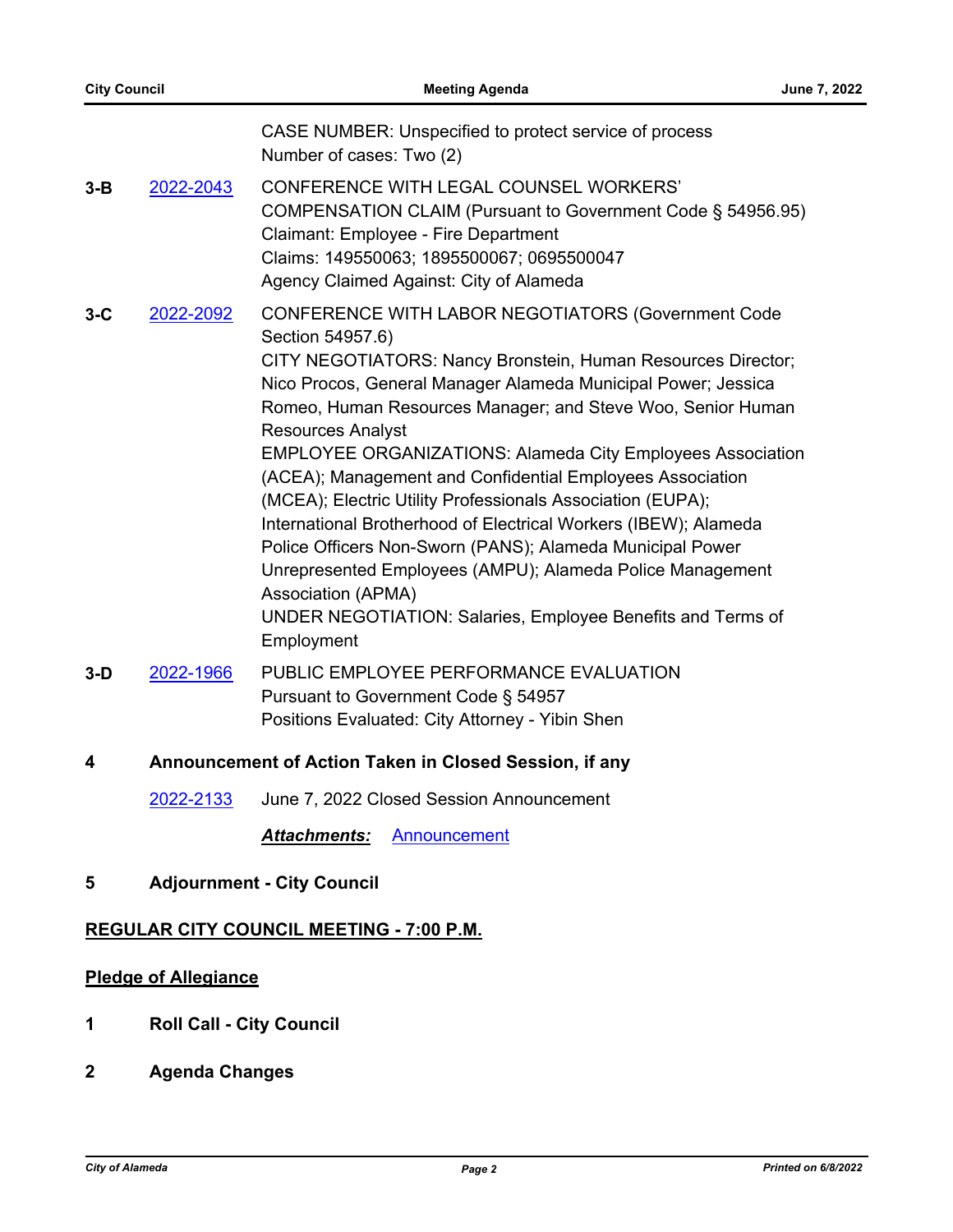| 3     | Proclamations, Special Orders of the Day and Announcements - Limited to 15<br>minutes |                                                                                                                   |
|-------|---------------------------------------------------------------------------------------|-------------------------------------------------------------------------------------------------------------------|
| $3-A$ | 2022-2091                                                                             | Proclamation Declaring June 11, 2022 as Doug Siden Day.                                                           |
| $3-B$ | 2022-1613                                                                             | Proclamation Declaring June 2022 as Lesbian, Gay, Bisexual,<br>Transgender, and Queer or Questioning Pride Month. |
| $3-C$ | 2022-1614                                                                             | Proclamation Declaring June 19, 2022 as Juneteenth Day.                                                           |
| $3-D$ | 2022-1615                                                                             | Proclamation Declaring June 2022 as Elder Abuse Awareness Month.                                                  |

- **4 Oral Communications, Non-Agenda (Public Comment) Limited to 15 minutes; members of the public may speak for up to 2 minutes regarding any matter not on the agenda; any remaining speakers may comment under Section 9**
- **5 Consent Calendar Items are routine and will be approved by one motion; members of the public may speak once for up to 2 minutes on the entire Consent Calendar; following public comment, the Council can remove items and speak for up to 5 minutes on each item; recording a non-affirmative vote should be done without removal**
- **5-A** [2022-2078](http://alameda.legistar.com/gateway.aspx?m=l&id=/matter.aspx?key=11855) Minutes of the Special City Council Meeting Held on April 28, 2022 and the Special and Regular City Council Meetings Held on May 3, 2022. (City Clerk)
- **5-B** [2022-2096](http://alameda.legistar.com/gateway.aspx?m=l&id=/matter.aspx?key=11873) Bills for Ratification. (Finance)

*Attachments:* [Bills for Ratification](http://alameda.legistar.com/gateway.aspx?M=F&ID=3447b50c-19d7-4924-a975-f9347b253f40.pdf)

- **5-C** [2022-2033](http://alameda.legistar.com/gateway.aspx?m=l&id=/matter.aspx?key=11810) Recommendation to Approve Findings to Allow City Meetings to be Conducted via Teleconference. (City Clerk 10022020)
- **5-D** [2022-1806](http://alameda.legistar.com/gateway.aspx?m=l&id=/matter.aspx?key=11583) Adoption of Resolution Approving the City of Alameda Climate Adaptation and Hazard Mitigation Plan as the City's Local Hazard Mitigation Plan Including Incorporation Into the City of Alameda General Plan Safety Element by References and Adopting a General Plan Amendment Amending the Health and Safety Element and Conservation and Climate Action Element of the Alameda General Plan 2040 to Align with the Climate Adaptation and Hazard Mitigation Plan, 2022. (City Manager 10021032)

## *Attachments:* [Exhibit 1 - FEMA letter](http://alameda.legistar.com/gateway.aspx?M=F&ID=6bc1acae-562b-4ca6-a4b1-d45a46b3f9d3.pdf) **[Resolution](http://alameda.legistar.com/gateway.aspx?M=F&ID=d746feca-899e-4212-ad30-2310e72b63ad.pdf)**

**5-E** [2022-1950](http://alameda.legistar.com/gateway.aspx?m=l&id=/matter.aspx?key=11727) Adoption of Resolution (a) Amending Resolution No. 9460 to Reflect Current Positions and Entities to be Included in the City of Alameda's Conflict of Interest Code and (b) Rescinding Resolution No. 15661. (City Attorney 10023040)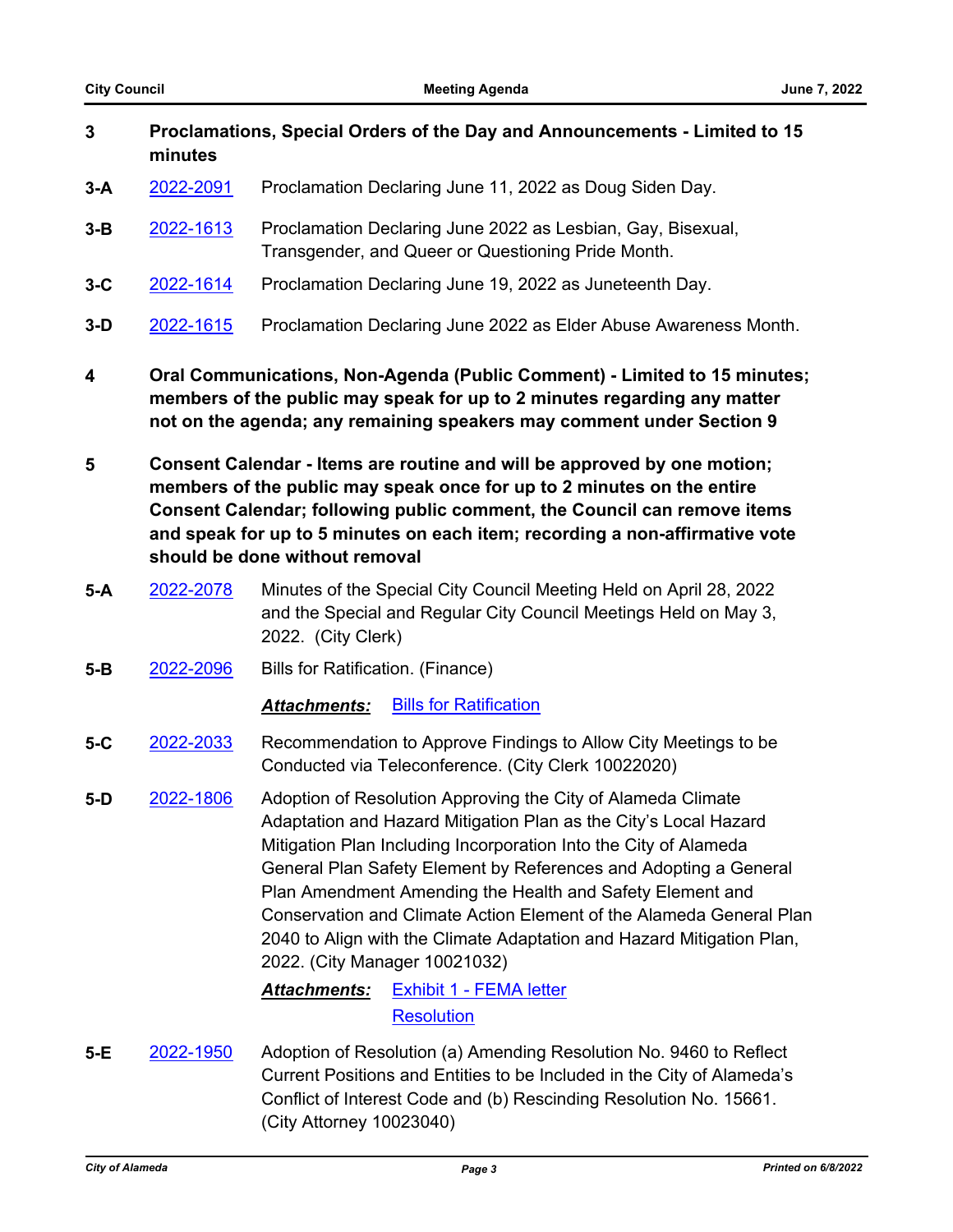#### *Attachments:* [Resolution](http://alameda.legistar.com/gateway.aspx?M=F&ID=6249c383-548b-4157-bb91-564d8257ef5e.pdf)

**5-F** [2022-1997](http://alameda.legistar.com/gateway.aspx?m=l&id=/matter.aspx?key=11774) Adoption of Resolution Amending the Salary Schedule for Part-Time Classifications Effective June 5, 2022 to Reflect Changes to the City of Alameda Minimum Wage and to Maintain Adequate Differentials Between Part-Time Job Categories. (Human Resources 10025060)

> *Attachments:* [Exhibit 1 - Revised Part-Time Salary Schedule](http://alameda.legistar.com/gateway.aspx?M=F&ID=8218d332-5450-422d-8f37-8a73c6e2505f.pdf) **[Resolution](http://alameda.legistar.com/gateway.aspx?M=F&ID=e66d0460-6400-4a99-96b6-17960a3c8dc3.pdf)**

**5-G** [2022-2042](http://alameda.legistar.com/gateway.aspx?m=l&id=/matter.aspx?key=11819) Adoption of Resolution to Endorse the Alameda County Home Together 2026 Community Plan: A 5-Year Strategic Framework Centering Racial Equity to End Homelessness in Alameda County (Community Development 10061833)

> *Attachments:* [Exhibit 1 - Implementation Plan](http://alameda.legistar.com/gateway.aspx?M=F&ID=b99eba5a-a7d0-46f1-929a-4886ce052ac5.pdf) **[Resolution](http://alameda.legistar.com/gateway.aspx?M=F&ID=b975cfee-f307-465f-87d4-efe1dd9cf21a.pdf)**

- **5-H** [2022-2060](http://alameda.legistar.com/gateway.aspx?m=l&id=/matter.aspx?key=11837) Final Passage of Ordinance Amending Alameda Municipal Code Chapter Four to Comply with Assembly Bill 1276 Regarding Single Use Foodware Accessories and Standard Condiments. (Public Works 26141630 and 26241631)
- **5-I** [2022-2061](http://alameda.legistar.com/gateway.aspx?m=l&id=/matter.aspx?key=11838) Final Passage of Ordinance Authorizing the Interim City Manager to Execute a Lease with Rhoads Property Holdings, LLC, a California Limited Liability Company, dba CSI Mini Storage for Thirty Six Months for Buildings 338, 608, and 608A C, Located at 50 and 51 West Hornet Avenue, at Alameda Point. (Community Development 81900929061822)
- **5-J** [2022-2035](http://alameda.legistar.com/gateway.aspx?m=l&id=/matter.aspx?key=11812) Public Hearing to Consider Collecting of the Water Quality and Flood Protection Fees on the Property Tax Bills; and Adoption of Resolution Finding [No] Majority Protest and Approving the Continuation and Collection of the Existing 2019 Water Quality and Flood Protection Fee on the Property Tax Bills for Fiscal Year 2022-23. (Public Works 26441610)
	- *Attachments:* [Exhibit 1 Water Quality and Flood Protection Fee](http://alameda.legistar.com/gateway.aspx?M=F&ID=f44f26d7-eafc-4c1c-b127-6699c0e28c04.pdf)  Ordinance (Section 18-33) [Exhibit 2 - Required Text of Published Public Hearing](http://alameda.legistar.com/gateway.aspx?M=F&ID=072ee841-7cc0-4d95-a07f-965783811e64.pdf)  **Notice** [Exhibit 3 - Parcels Subject to Tax-Bill Fee Collection](http://alameda.legistar.com/gateway.aspx?M=F&ID=d18d7494-8044-4b4a-9228-9eead5aa9799.pdf) **[Resolution](http://alameda.legistar.com/gateway.aspx?M=F&ID=8ae21f0a-0420-4963-aabd-be1354946556.pdf)**
- **6 Continued Agenda Items Public comment and speaking times are determined based upon the prior meeting discussion**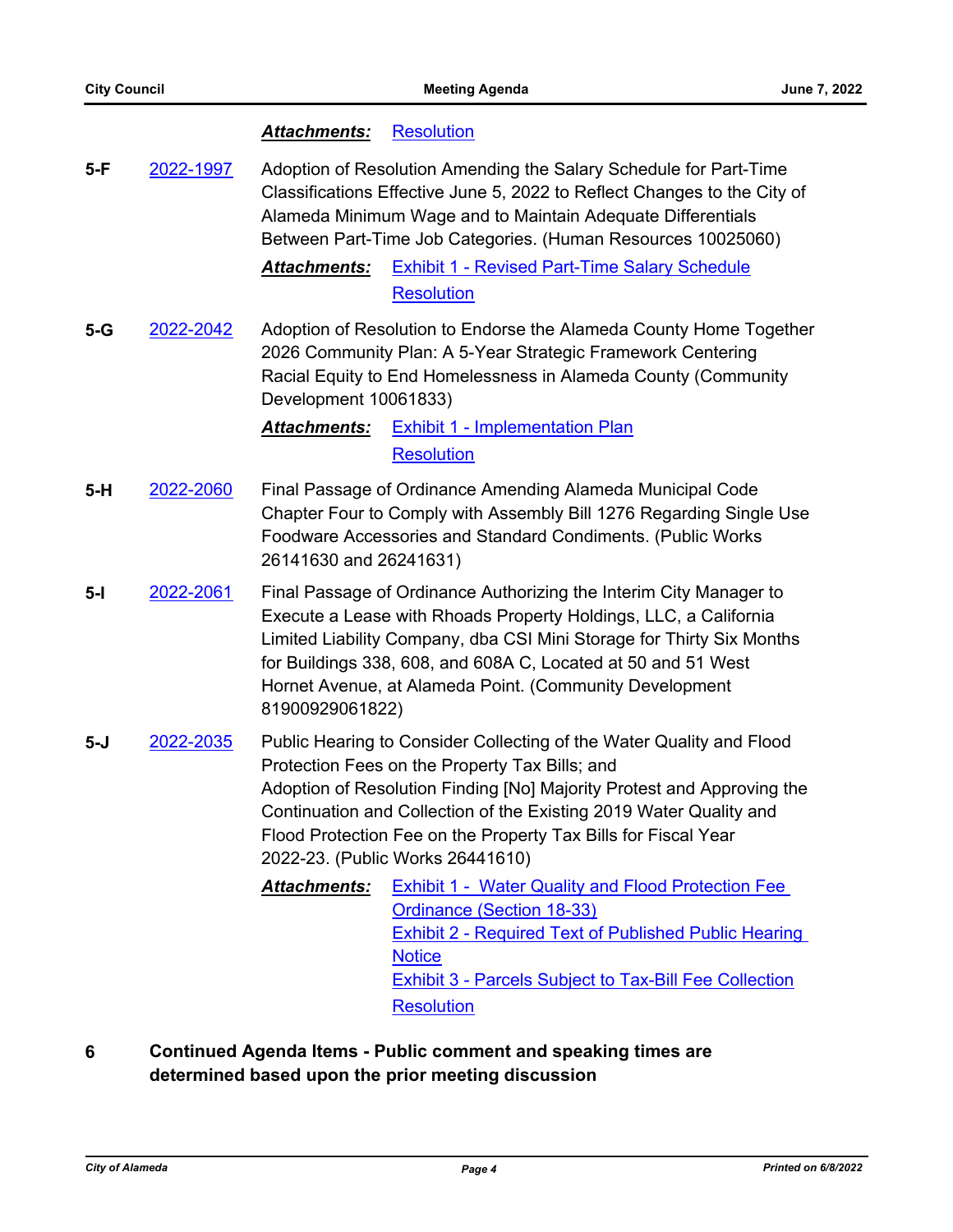## **7 Regular Agenda Items - 6 members of the public may speak for up to 3 minutes; 7 or more may speak for up to 2 minutes**

**7-A** [2022-2041](http://alameda.legistar.com/gateway.aspx?m=l&id=/matter.aspx?key=11818) Recommendation to Authorize City Attorney to Effectuate the Transition for the Administration of the Rent Program from the Alameda Housing Authority, who Currently Acts as the City's Contract Program Administrator, Back In-house to the City of Alameda's City Attorney's Office; and

> Adoption of Resolution Amending the Salary Schedule for: the Alameda City Employees Association (ACEA) to Reinstate the Classification of Housing Specialist II and Approving Workforce Changes in the City Attorney's Office to Add Six New Positions: Three Housing Specialists, One Administrative Management Analyst, One Administrative Technician II Position, and One Director of Rent Program; and

Authorize the City Attorney to Fill the Six New Positions Consistent with All Applicable Laws and Regulations. (City Attorney 20761840)

# *Attachments:* [Exhibit 1 - Contract](http://alameda.legistar.com/gateway.aspx?M=F&ID=a582ac20-be2a-4e59-a152-8e8fd44e6af2.pdf) [Exhibit 2 - ACEA Salary Schedule](http://alameda.legistar.com/gateway.aspx?M=F&ID=888a3b90-d609-4487-a20e-2fd8ad4de437.pdf) **[Resolution](http://alameda.legistar.com/gateway.aspx?M=F&ID=dfdce20c-6242-41b7-9d36-699ed97d63a7.pdf)**

**7-B** [2022-1929](http://alameda.legistar.com/gateway.aspx?m=l&id=/matter.aspx?key=11706) Public Hearing to Consider Adoption of the Community Development Block Grant/HOME Investment Partnerships Program Fiscal Year (FY) 2022-23 Action Plan; Authorize the Interim City Manager to Use Affordable Housing Unit Fee and Permanent Local Housing Allocation Funds; and Authorize the Interim City Manager to Negotiate and Execute Related Documents, Agreements, and Modifications at Funding Levels Approved by Congress. (Community Development 203, 201, 208 & 222)

# *Attachments:* [Exhibit 1 - Draft Action Plan](http://alameda.legistar.com/gateway.aspx?M=F&ID=73130515-bbd6-4d91-b549-59f309008500.pdf) [Exhibit 2 - Draft Summary of Activities](http://alameda.legistar.com/gateway.aspx?M=F&ID=471d486f-c01b-471a-8720-6abfda2ef1ad.pdf) **[Presentation](http://alameda.legistar.com/gateway.aspx?M=F&ID=0fb6882c-4c59-49f2-859b-320a57e8eef4.pptx)**

**7-C** [2022-2031](http://alameda.legistar.com/gateway.aspx?m=l&id=/matter.aspx?key=11808) Public Hearing to Consider Adoption of Resolution to Summarily Vacate an Excess Portion of Everett Street Approximately 116-feet Northeasterly of Blanding Avenue in the City of Alameda Pursuant to Streets and Highways Code, Sections 8330, et seq. (Public Works 31041520)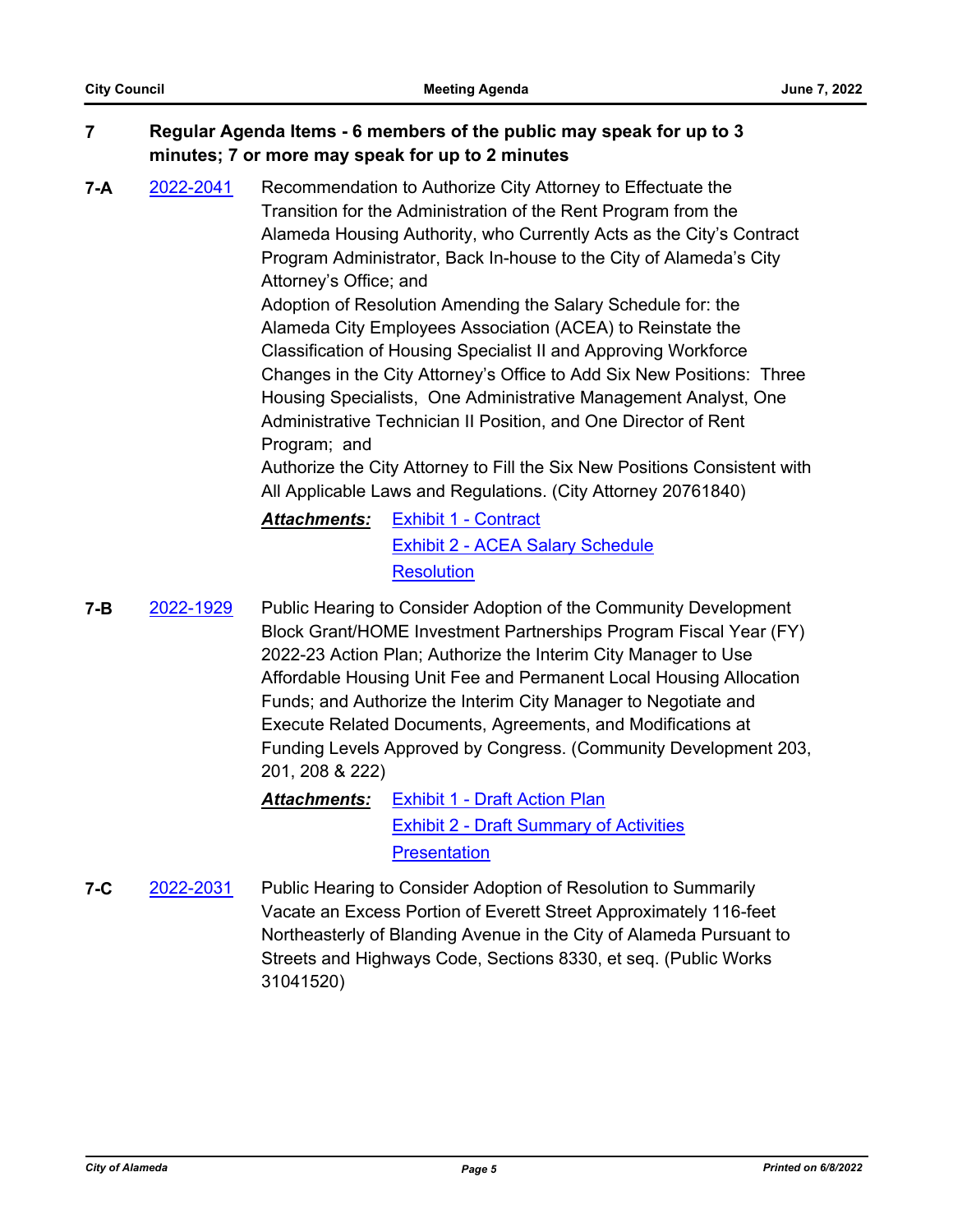*Attachments:* [Exhibit 1 - Site Plan](http://alameda.legistar.com/gateway.aspx?M=F&ID=95717ff3-5f07-4e46-bd1b-9f2c9a697c98.pdf) [Exhibit 2 - Legal Description](http://alameda.legistar.com/gateway.aspx?M=F&ID=59653fff-87e4-43f8-8b87-c8560a3e8197.pdf) **[Exhibit 3 - Plat of the Vacated Right-of-Way](http://alameda.legistar.com/gateway.aspx?M=F&ID=14662036-3dd9-4062-866f-2e312e817ba0.pdf)** [Exhibit 4 - Notice of Public Hearing](http://alameda.legistar.com/gateway.aspx?M=F&ID=a3060f4f-867e-4c6b-b213-9f43d4082fd6.pdf) **[Resolution](http://alameda.legistar.com/gateway.aspx?M=F&ID=bad2a407-cc45-4e9b-9e75-e2942de98a26.pdf) [Presentation](http://alameda.legistar.com/gateway.aspx?M=F&ID=3b2a8d4d-6e89-4200-82df-70bd9169153c.pdf)** 

- **8 City Manager Communications Communications from City Manager**
- **9 Oral Communications, Non-Agenda (Public Comment) Members of the public may speak for up to 2 minutes regarding any matter not on the agenda**
- **10 Council Referrals Matters placed on the agenda by Councilmembers may be scheduled as future agenda items or dispositive action may be taken on sufficiently noticed time sensitive legislative matters; presentations are limited to 5 minutes; Councilmembers can speak for up to 3 minutes; 6 members of the public may speak for up to 3 minutes; 7 or more may speak for up to 2 minutes**
- **10-A** [2022-1529](http://alameda.legistar.com/gateway.aspx?m=l&id=/matter.aspx?key=11306) Consider Having the City Council Address the Zoning of the Harbor Bay Club. (Councilmember Herrera Spencer) [Not heard on December 7, 21, 2021, January 4, 18, February 1, 15, March 1, 15, April 5, 19, May 3 or 17, 2022]

*Attachments:* [November 16, 2021 Planning, Building and Transportation](http://alameda.legistar.com/gateway.aspx?M=F&ID=8512fe45-f6c7-4078-8fef-7ef500ac295f.pdf)  Director Correspondence

- **10-B** [2022-1530](http://alameda.legistar.com/gateway.aspx?m=l&id=/matter.aspx?key=11307) Consider Having the City Council Review Recreation and Parks Department Community Events. (Councilmember Herrera Spencer) [Not heard on December 7, 21, 2021, January 4, 18, February 1, 15, March 1, 15, or April 5, 19, May 3 or 17, 2022]
- **10-C** [2022-1963](http://alameda.legistar.com/gateway.aspx?m=l&id=/matter.aspx?key=11740) Consider Directing Staff to Develop an Ordinance Setting Fines for Injury-Collisions Involving Non-Commercial Vehicles that Do Not Meet Federal Design Standards or Have Been Lifted/Altered in a Manner that Increases the Likelihood of Severe Injury or Death in Collisions with Pedestrians and Bicyclists. (Councilmember Knox White) [Not heard on May 3 or 17, 2022]
- **10-D** [2022-2010](http://alameda.legistar.com/gateway.aspx?m=l&id=/matter.aspx?key=11787) Consider Supporting Assembly Bill 1445. (Councilmember Herrera Spencer) [Not heard on May 17, 2022]
- **11 Council Communications Councilmembers can speak for 9 minutes to address any matter not on the agenda, including reporting on conferences or meetings**
- **12 Adjournment City Council**